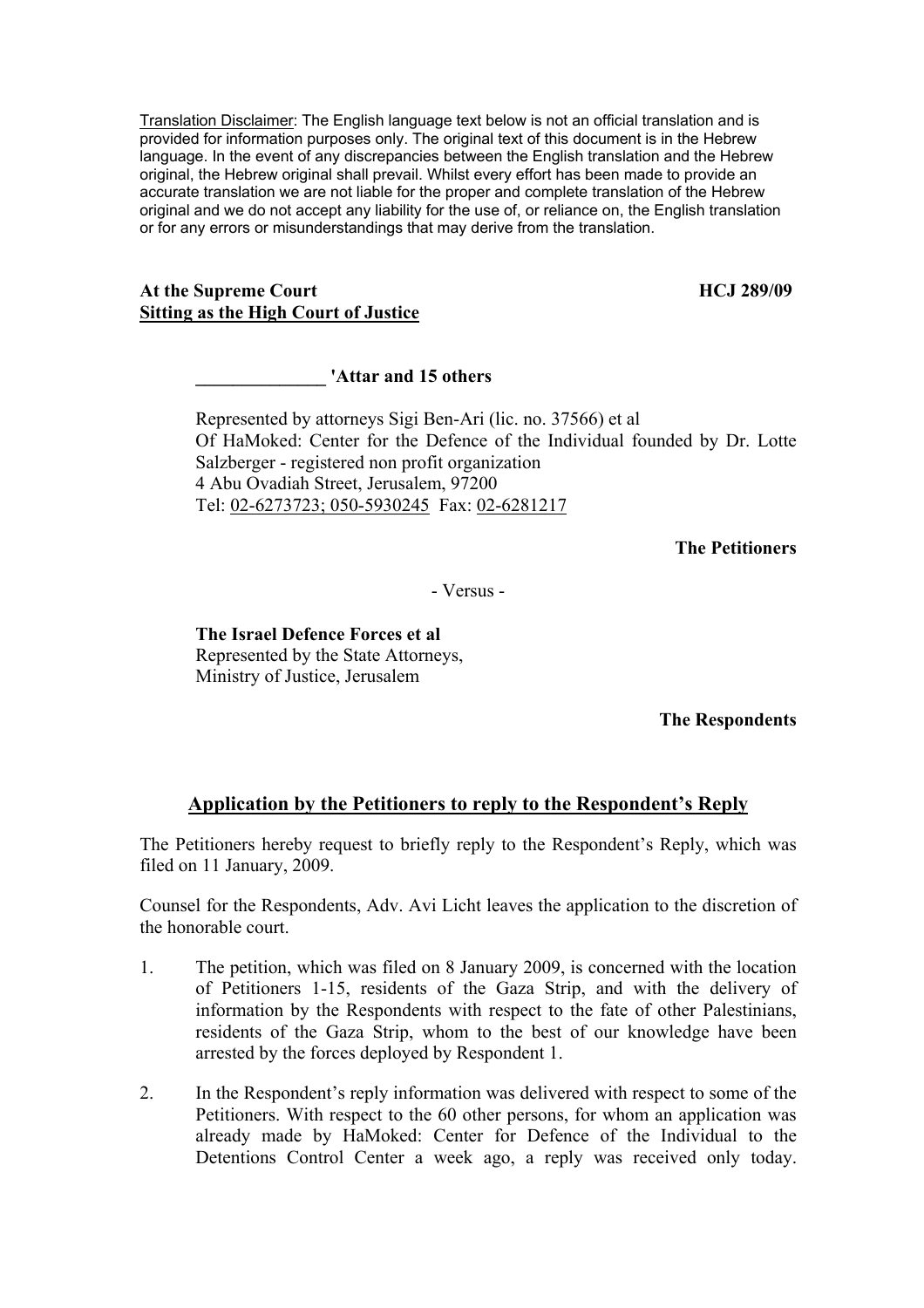According to this reply 20 of the persons could not be located, 37 had been released from "Sde Teiman" and a few remained incarcerated in "Sde Teiman".

- 3. With respect to general relief we have been informed by the Respondents in paragraph 6 of their reply that all efforts shall be made to transfer the names of the detainees from Gaza to the Control Center no later than 48 hours from the time they are transferred to Israel.
- 4. The Respondent's reply with respect to general relief cannot be accepted by the Petitioners. The duty to release information on the detention of a person is an **urgent** obligation. It has thus been established in the law and in past rulings, as detailed in the writ of petition. In HCJ 6757/95 **Hirba'oy et al v. Commander of the IDF Forces in the Judea and Samaria Region** (paragraph 8 of the petition) it was held that "**the IDF Detention Control Center will receive from all persons … updated information with respect to the detention and place of detention of detainees once in 24 hours, in such manner that one may locate a detainee before an application has been made by an outside party.**" In the wake of this ruling an arrangement was drawn up, which has been operative for many years, in terms of which replies from the Detentions Control Center to location discovery applications from HaMoked: Center for Defence of the Individual would be received **within 24 hours**. This arrangement was put into writing on 3 march, 1996 by the Detentions Control Center Command in terms of which "3. **A reply shall be given within a 24 hour period,** except for applications that are made on a Friday – to which a reply shall be given on Sunday". It should be noted, that as of 18 June, 1996 when responsibility for the Control Center was transferred to the authority of the Chief Military Police Command, First Lieutenant Gaby Blum announced, in the name of the assistant to the Military Advocate General in charge of international law, that "3. The procedures for the identification of detainees that had already been put in place in the Detentions Control Center would also continue under the Chief Military Police Command".

A copy of the letter dated 3 March, 1996 is attached and marked **p/1.**

A copy of the letter dated 17 June, 1996 is attached and marked **p/2.**

- 5. In light of the aforesaid the Petitioners are of the opinion that information regarding the detention of Gaza residents should immediately be delivered to the Detention Control Center, in such a way that an application for information with regard to the fact of the detention and the place of the detention shall be given within a maximum time limit of 24 hours from the time of the detention. This, regardless of whether the detainees are being held in the Gaza Strip or within Israel proper.
- 6. It should be noted further that the delivery of information on the detention and place of detention of a person is a duty that rests upon the detaining authority, namely upon Respondent 1. HaMoked: Center for Defence of the Individual, which has been working at obtaining information from the Respondents and transferring it to the families while making huge investments of time and resources, are in actual fact doing the work of Respondent 1.